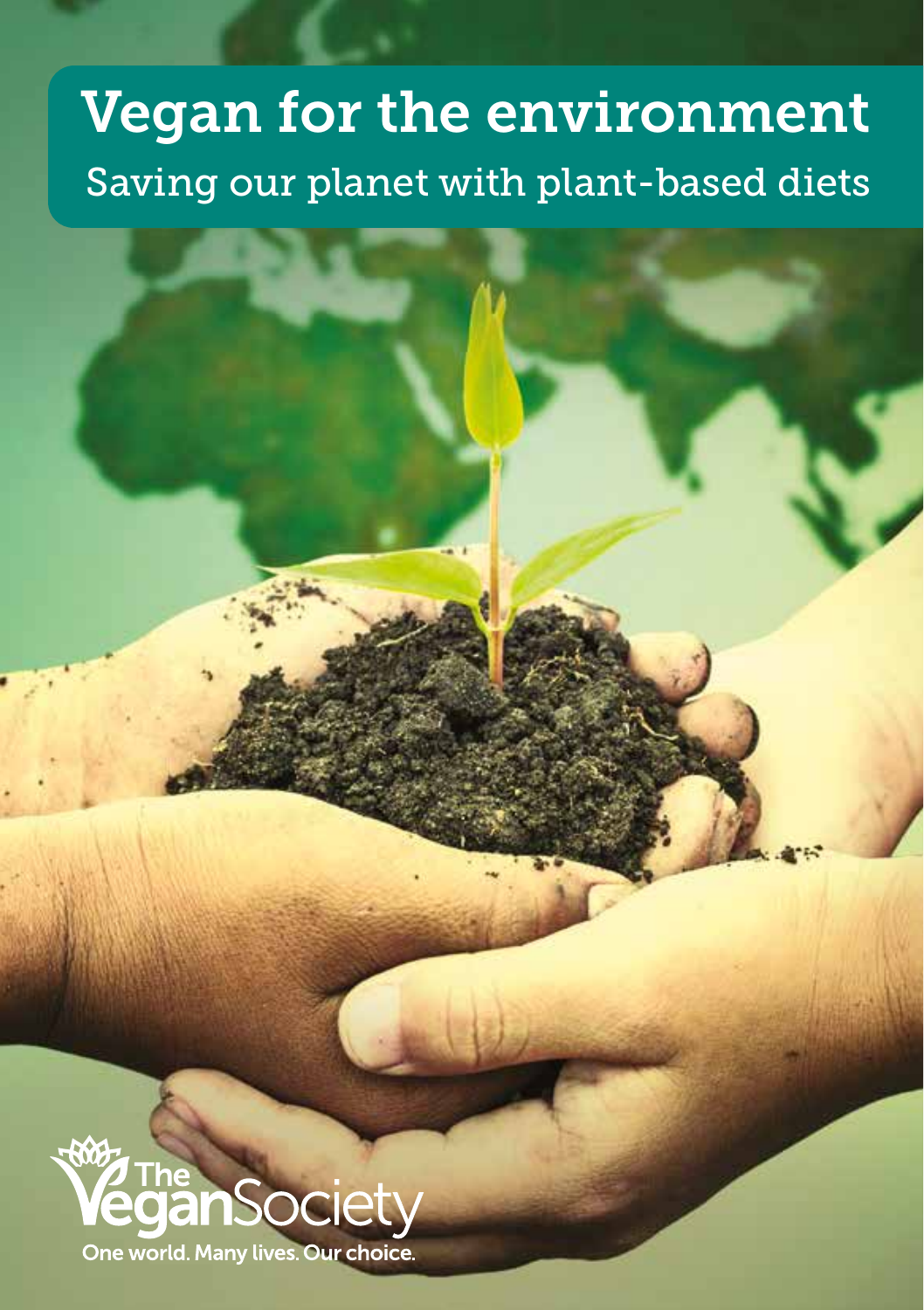Animal agriculture is one of the most damaging activities that humankind undertakes

The population on earth is growing – and it's not just humans who are multiplying. Numbers of farmed animals are rising exponentially, with devastating environmental consequences.

Many people are becoming increasingly aware of their ecological footprint and are making eco-friendly choices: taking shorter showers, cycling to work and recycling. While these are positive steps, to have any meaningful effect on our planet we must change our diets.

Animal agriculture is arguably the most damaging activity that we undertake. It is one of the most significant contributors to climate change, responsible for at least 14.5% of global greenhouse gas emissions. It is also the leading cause of species extinction, ocean dead zones, water pollution and habitat destruction. We need to tackle these issues at their root by examining the hidden costs of the food we eat.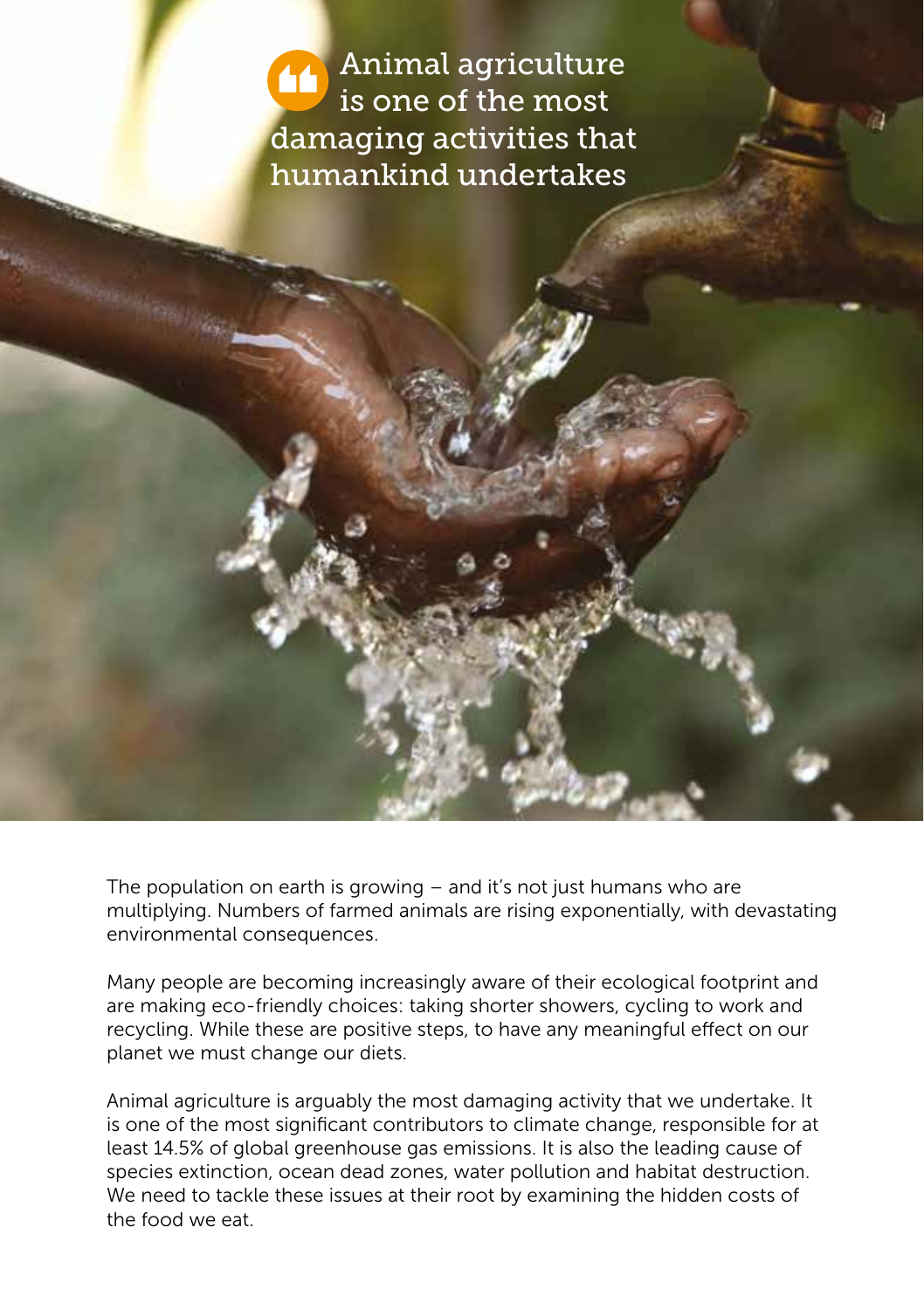### Cutting greenhouse gas emissions

Farmed animals and their byproducts account for 32 million tonnes of carbon dioxide emissions per year – a major contributor to global warming. Cattle also emit methane, which is 20 times more potent than carbon dioxide. Each cow produces around 700 litres of methane per day – the equivalent of driving a large 4x4 vehicle 35 miles. Animal manure also contains nitrous oxide which releases ammonia into the atmosphere and pollutes rivers, in turn killing fish and depleting sources of drinking water.

The felling of forests to grow food for the expanding population of cattle, pigs and chickens results in fewer trees to absorb harmful carbon dioxide. Factory farming also burns vast quantities of fossil fuels, much of it in producing, transporting and processing feed.

Around 3.5 billion humans could live off the food currently fed to livestock

#### Using resources efficiently

With more people to feed than ever before, it's vital that we begin to distribute resources fairly, and ensure that everyone has enough to eat and drink. We could easily feed everyone on earth by switching over to a less wasteful method of food production – crop farming, rather than animal farming.

Farmed animals consume far more resources than they can ever produce. Feeding grains to animals to then consume ourselves will always be less efficient than eating plant food directly. With 800 million people going hungry each day, this makes little sense.

In a time when millions of people are affected by drought every year, the consumption of animal products is responsible for 92% of the water footprint of humanity. Since a large percentage of the crops fed to European farmed animals is grown in developing countries, this wasted water comes from areas where drinking water is already scarce.